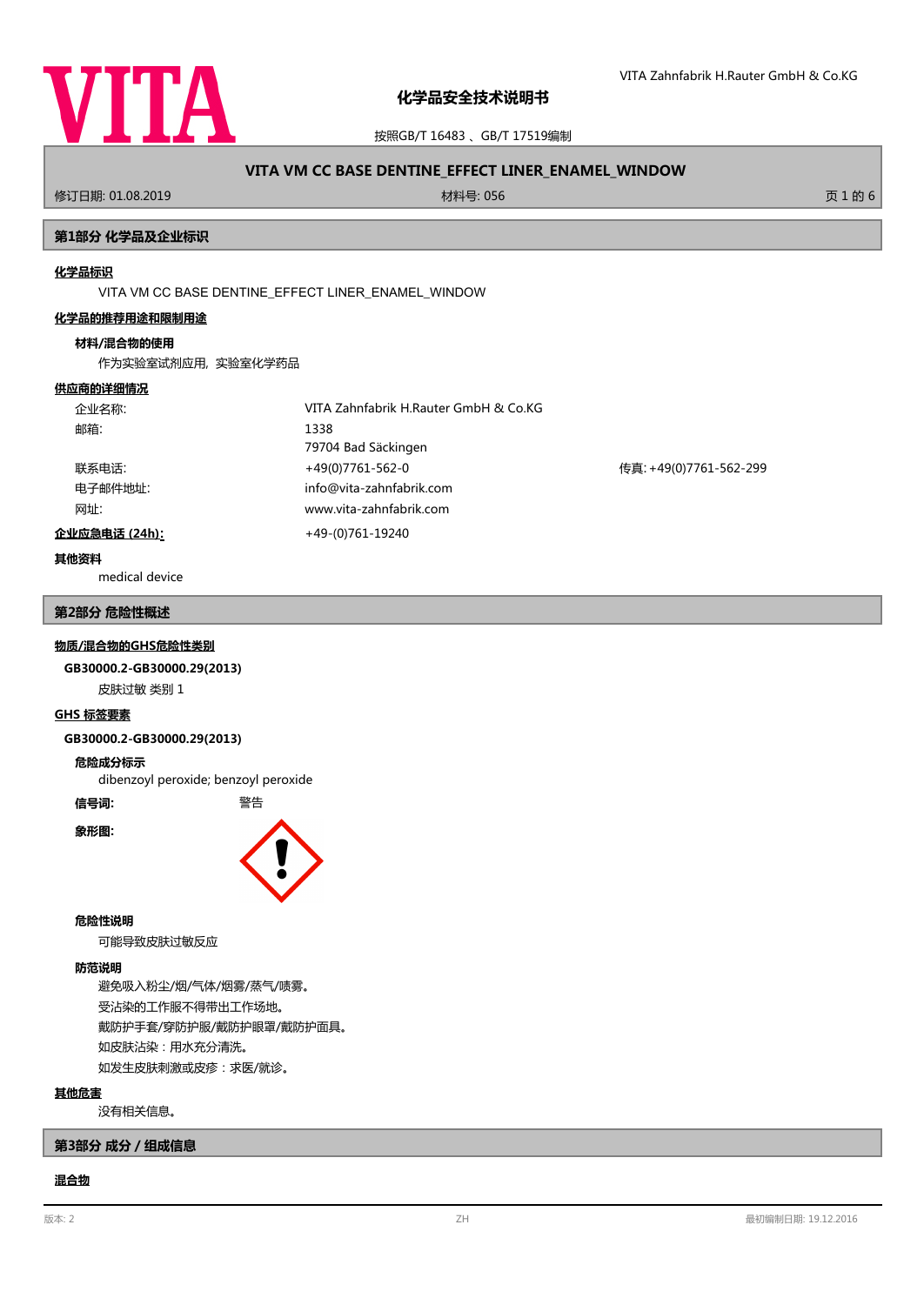修订日期: 01.08.2019 材料号: 056 页 2 的 6

#### **危险的成分**

| CAS号          | "帕白小                                                 | 数量 |
|---------------|------------------------------------------------------|----|
| $94 - 36 - 0$ | $\cdots$<br>peroxide; benzoyl peroxide<br> dibenzoyl | %  |
|               |                                                      |    |

## **第4部分 急救措施**

## **有关急救措施的描述**

#### **若吸入**

提供新鲜空气。 如有疑问或症状仍然存在,寻求医疗咨询。

#### **若皮肤接触**

接触到皮肤时,立刻用很多水和肥皂冲洗皮肤。 立即脱掉所有沾染的衣服,清洗后方可重新使用 必须医生处

# 理。

**若眼睛接触**

立刻小心且彻底的用洗眼设备或用水冲洗眼睛。 眼睛受到刺激时请去看眼科医生。

## **若食入**

立刻漱口,然后喝大量的水。

#### **最重要的症状和健康影响**

没有相关信息。

#### **对医生的特别提示**

症状处理。

#### **第5部分 消防措施**

#### **灭火介质**

### **适合的灭火剂**

依照周边环境决定防火措施。

#### **特别危险性**

不易燃 。

#### **消防人员的特殊保护设备和防范措施**

佩戴自给式呼吸设备和化学防护服。 全套防护衣。

#### **其他资料**

用喷水来灭掉气体/蒸气/雾。 分开收集受污染的灭火水。切勿使其流入排水管道或地表水域。

**第6部分 泄漏应急处理**

## **作业人员防护措施、防护装备和应急处置程序**

提供足够的通风。 避免灰尘的形成。 勿吸入灰尘。 避免跟皮肤、眼睛和衣服接触。 使用个人防护装备

#### **环境保护措施**

勿使之进入地下水或水域。

## **泄漏化学品的收容、清除方法及所使用的处置材料**

机械式吸取 取出的材料根据清除那一章处理。

## **参照其他章节**

安全处理: 见 段 7 个人防护装备: 见 段 8 垃圾处理: 见 段 13

## **第7部分 操作处置与储存**

## **操作注意事项**

**关于安全操作的提示**

不需要特别的预防措施。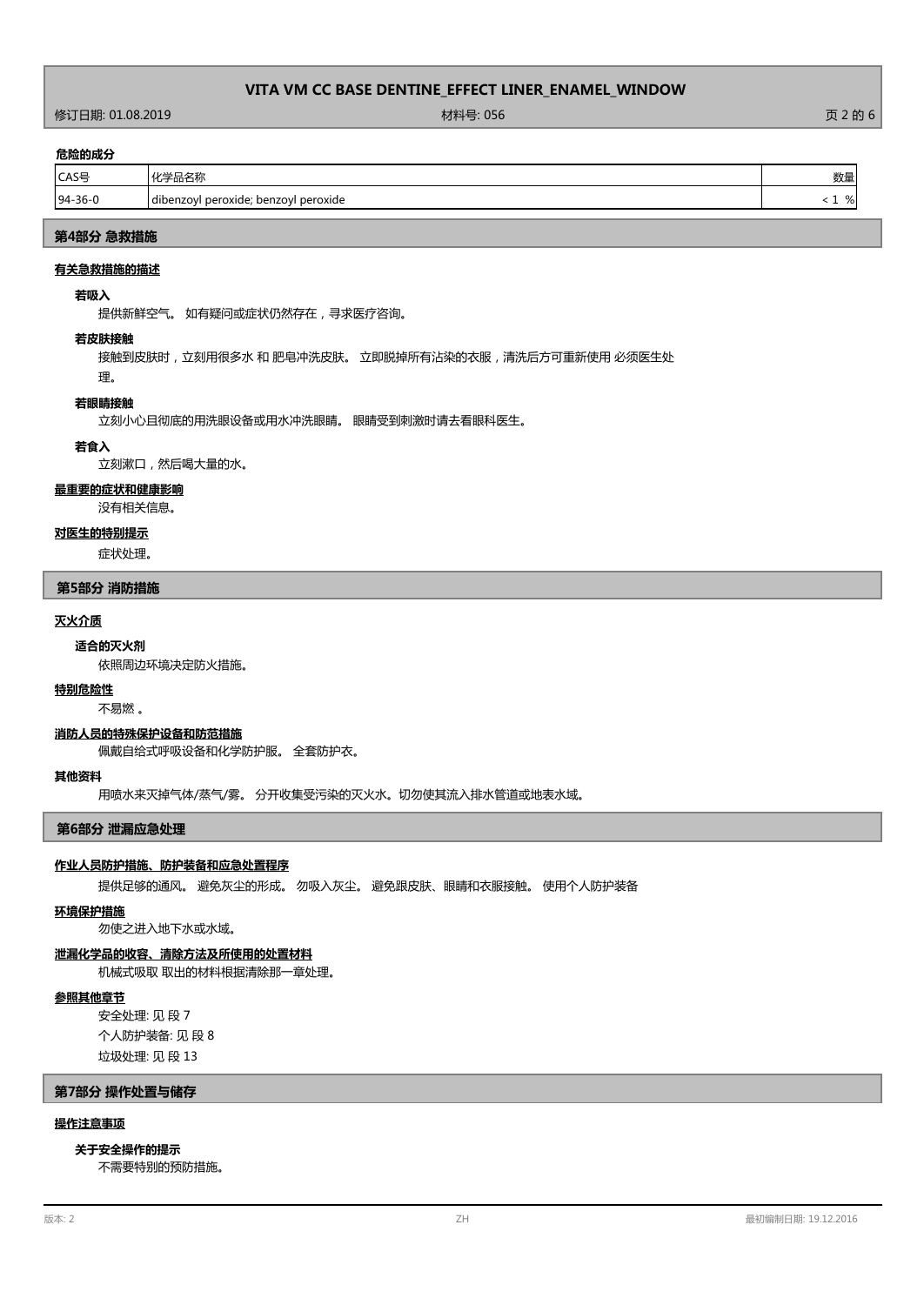## 修订日期: 01.08.2019 材料号: 056 页 3 的 6

## **关于防火、防爆的提示**

不需要特别的防火措施。

## **安全储存的条件,包括任何不兼容性**

**对存放空间和容器的要求**

#### 容器密封好。

**共同存放的提示**

不需要特别的预防措施。

## **第8部分 接触控制和个体防护**

## **控制参数**

## **职业接触限值**

| 化学文摘号   | 组分名称                     | ppm | mq/m3 | $f$ /mll | 类型     | 标准来源                |
|---------|--------------------------|-----|-------|----------|--------|---------------------|
| 94-36-0 | 过氧化苯甲酰; Benzoyl peroxide |     |       |          | PC-TWA | GBZ<br>$2.1 - 2007$ |

#### **工程控制方法**



#### **保护和卫生措施**

立即脱下受污、浸染的衣物。 制定并重视皮肤保护计划 休息前或工作后洗净手、脸,如有必要且淋浴。 在工作 场所不饮食、不抽烟、不擤鼻涕。

#### 戴防护眼罩/戴防护面具。 **眼部/面部防护**

**手部防护**

处理化学工作材料时,只能戴带有CE认证标记含四位数检验号码的化学防护手套。 挑选抗化学药品的防护手套 时,必须视工作场所特性而定的危险物质浓度和数量而定。 最好向手套制造厂家询问清楚以上所提特殊用途的 手套之化学药品抵抗性。 击穿时间(最长的支撑时间) 480 min 推荐的手套品牌 KCL DermatrilP NBR (聚腈 橡胶)

#### **皮肤和身体防护**

防护服的使用。

#### **呼吸防护**

确保有足够的通风且在关键位置上设置点状的抽气设施。

## **第9部分 理化特性**

#### **基本物理和化学性质信息**

| 聚合状态:<br>颜色: | 固态  |          |
|--------------|-----|----------|
| 气味:          | 特征性 |          |
| pH值:         |     | 没有界定     |
| 物理状态变化       |     |          |
| 熔点:          |     | 没有界定     |
| 沸点/沸腾范围:     |     | 没有界定     |
| 闪点:          |     | > 250 °C |
| 易燃性          |     |          |
| 固体:          |     | 没有界定     |
| 气体:          |     | 不适用      |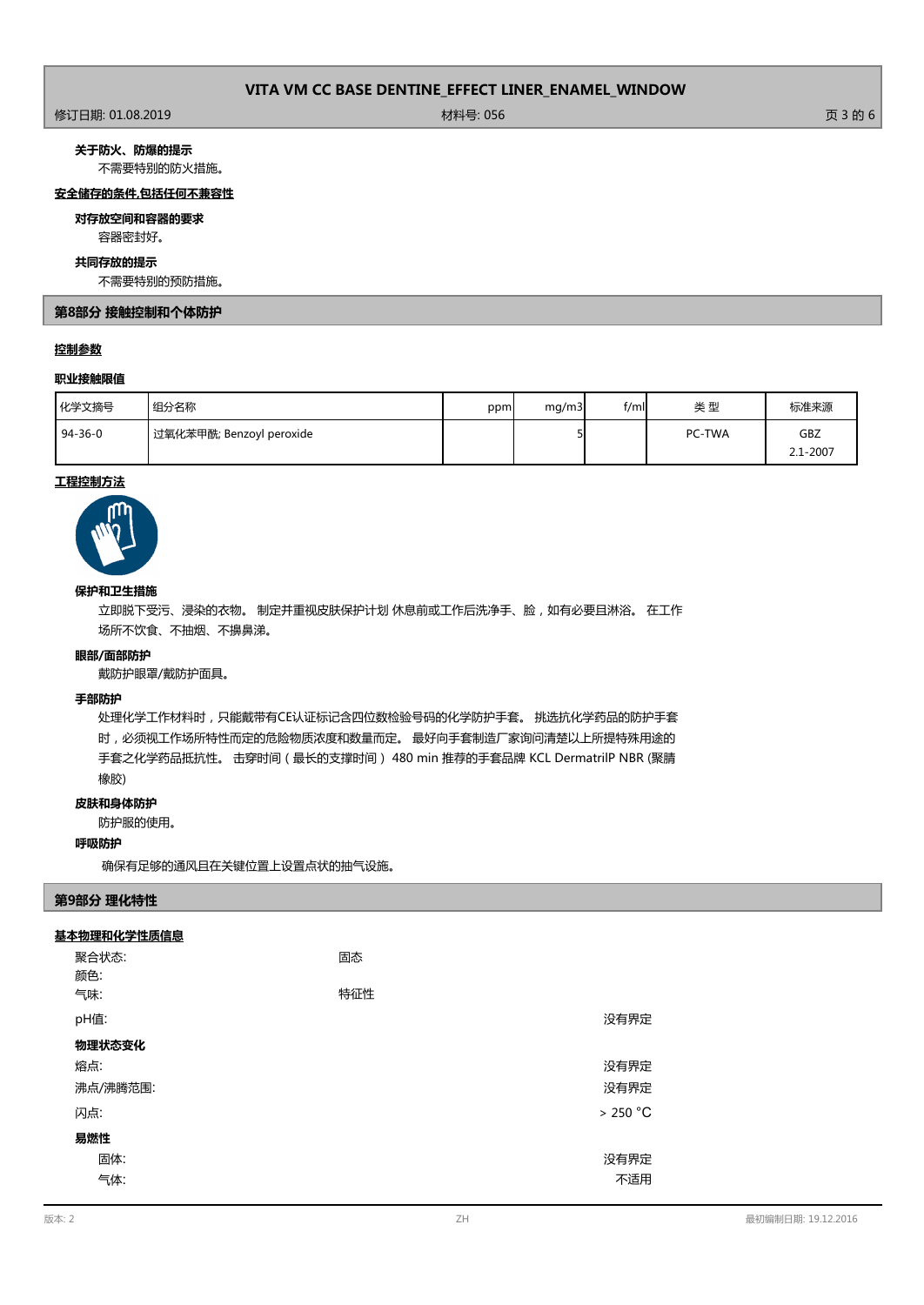#### **爆炸性特性**

本产品不: 有爆炸危险的。

| 爆炸下限:              | 没有界定             |
|--------------------|------------------|
| 爆炸上限:              | 没有界定             |
| 自燃温度               |                  |
| 固体:                | 没有界定             |
| 气体:                | 不适用              |
| 分解温度:              | 没有界定             |
| 助燃特性<br>不助燃。       |                  |
| 蒸汽压力:              | $\le$ = 1100 hPa |
| (在 50 °C)          |                  |
| 相对密度:              | 没有界定             |
| 水溶性:               | 不                |
| 在其它溶剂中的溶解度<br>没有界定 |                  |
| 辛醇/水分配系数:          | 没有界定             |
| 相对蒸气密度:            | 没有界定             |
| 蒸发速率:              | 没有界定             |
| 其他资料或数据            |                  |
| 固体:                | 100,0%           |

## **第10部分 稳定性和反应性**

#### **反应性**

当按规定处理和存储时无有害反应。

#### **稳定性**

该产品在正常室温存储时是稳定。

#### **危险反应**

无已知的危险反应。

## **避免接触的条件**

没有/没有

# **禁配物**

没有相关信息。

## **危险的分解产物**

无已知的危险分解产物。

## **第11部分 毒理学信息**

## **急性毒性**

**急性毒性**

现有数据不符合分类标准。

## **刺激和腐蚀**

现有数据不符合分类标准。

## **呼吸或皮肤过敏**

可能导致皮肤过敏反应 (dibenzoyl peroxide; benzoyl peroxide)

## **致癌性、生殖细胞突变性、生殖毒性**

现有数据不符合分类标准。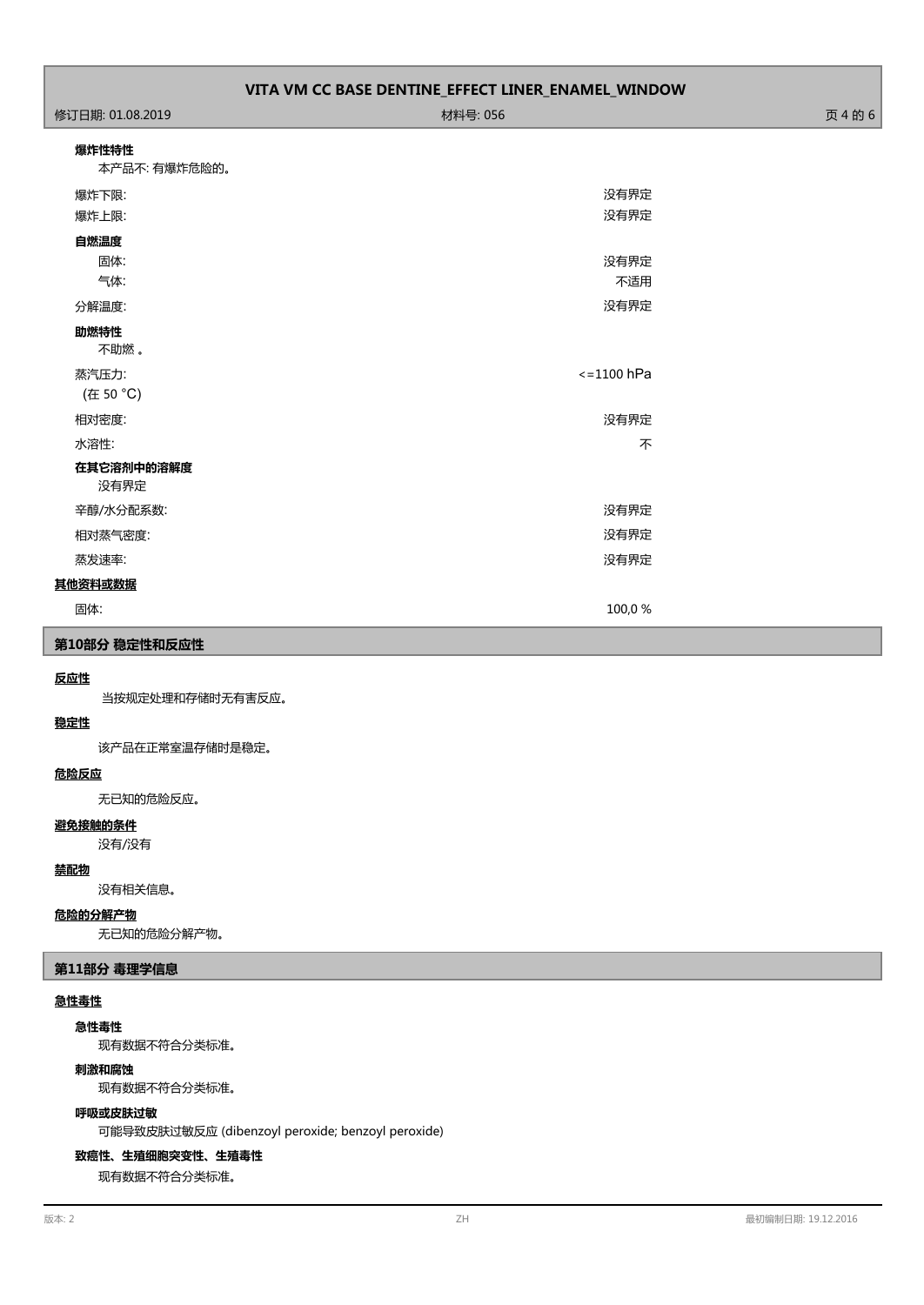## **特异性靶器官系统毒性 一次接触**

现有数据不符合分类标准。

## **特异性靶器官系统毒性 反复接触**

现有数据不符合分类标准。

#### **肺内吸入异物的危险**

现有数据不符合分类标准。

## **测试的补充说明**

根据(EC)第1272/2008号条例[化学品分类及标记全球协调制度],该混合物属于危险品范畴内。

#### **第12部分 生态学信息**

#### **生态毒性**

本产品不: 生态毒性。

## **持久性和降解性**

本产品未经检验。

## **生物富集或生物积累性**

本产品未经检验。

# **土壤中的迁移性**

本产品未经检验。

## **其他有害作用**

没有相关信息。

#### **其他资料**

避免释放到环境中。

#### **第13部分 废弃处置**

## **废弃物处置方法**

#### **建议**

勿使之进入地下水或水域。 根据官署的规定处理废物。

#### **受污染的容器和包装的处置方法**

用很多水清洗。 完全清空的包装材料可以回收再利用。

## **第14部分 运输信息**

#### **海运 (IMDG)**

| UN号:                  | 根据运输法规,未被分类为危险品。 |
|-----------------------|------------------|
| <u> 联合国运输名称:</u>      | 根据运输法规,未被分类为危险品。 |
| 联合国危险性分类:             | 根据运输法规,未被分类为危险品。 |
| <u>包装类别:</u>          | 根据运输法规,未被分类为危险品。 |
| 空运 (ICAO-TI/IATA-DGR) |                  |
| UN号:                  | 根据运输法规,未被分类为危险品。 |
| 联合国运输名称:              | 根据运输法规,未被分类为危险品。 |
| 联合国危险性分类:             | 根据运输法规,未被分类为危险品。 |
| 包装类别:                 | 根据运输法规,未被分类为危险品。 |
| 对环境的危害                |                  |
| 对环境有害的物质:             | 不                |
| 使用者特殊预防措施             |                  |
| 没有相关信息。               |                  |

## **大宗货物运输根据 MARPOL-公约 73/78 附录 II 和 IBC-Code**

不适用